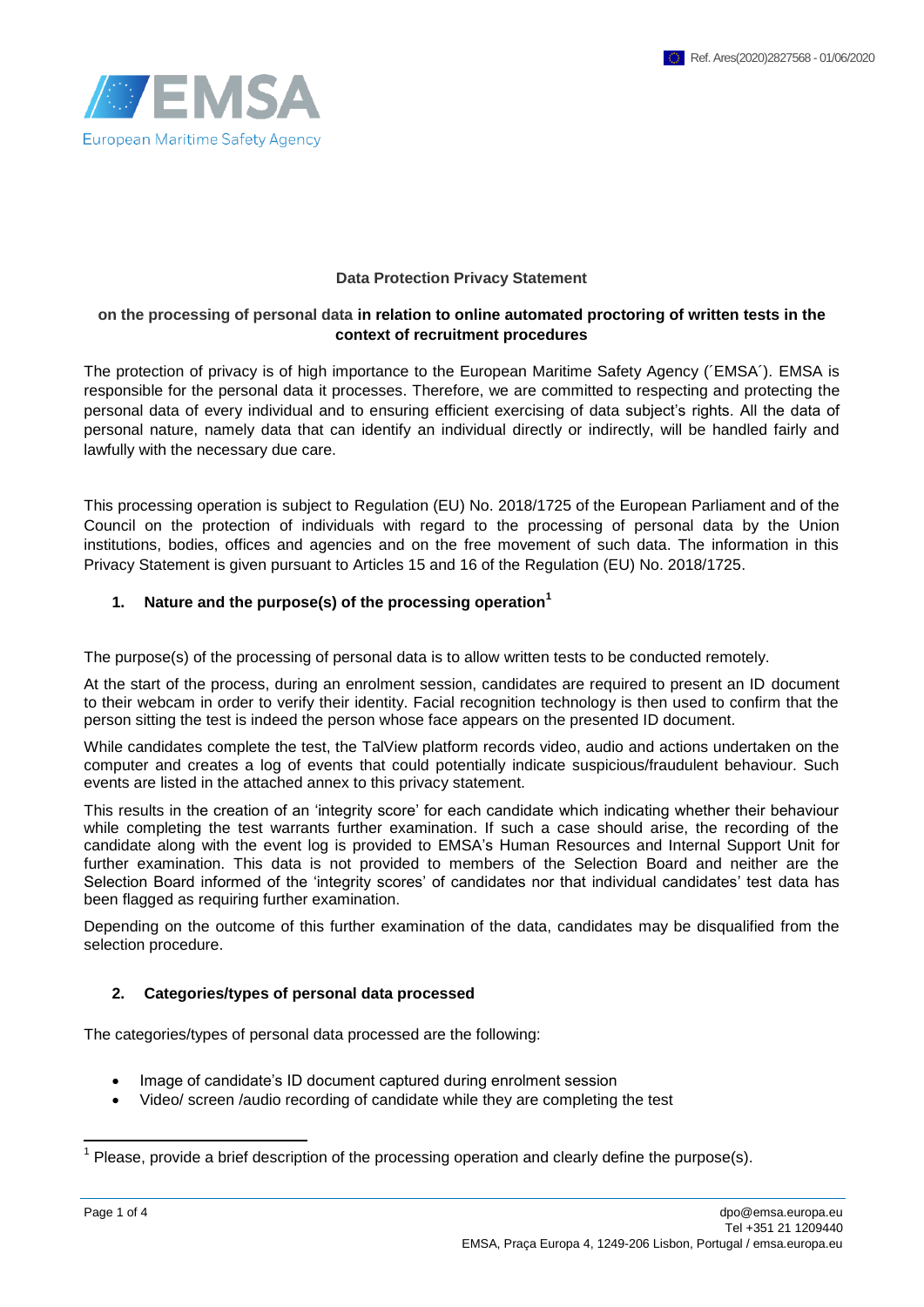Log of events potentially indicating suspicious/fraudulent behaviour and associated 'integrity score' per candidate

## **3. Processing the personal data**

Data is processed on EMSA's behalf by the contractor Price Waterhouse Cooper (PwC), using the platform Talview, which stores data on servers located in the EU.

### **4. Access to and disclosure of personal data**

The personal data is disclosed to the following recipients:

- Relevant staff within Head of Unit 4.1, Human Resources and Internal Support involved in the specific recruitment procedure.
- Relevant staff handling the written test and follow-up from the side of the Contractor PwC.

The information in question will not be communicated to any other third parties, except those outlined above.

Personal data are not intended to be transferred to third countries.

## **5. Protecting and safeguarding personal information**

EMSA implements appropriate technical and organisational measures in order to safeguard and protect data subjects' personal data from accidental or unlawful destruction, loss, alteration, unauthorised disclosure of, or access to them.

All personal data related to the personal data concerned are stored in a secure IT application according to the security standards of the Agency accessible only to the authorised recipients. Appropriate levels of *access are granted* individually only to the above recipients.

All staff within the Human Resources and Internal Support Unit dealing with personal data sign a confidentiality declaration that is kept in his/her personal file.

### **6. Access, rectification, erasure or restriction of processing of personal data**

Data subjects have the right to access, rectify, erase, and receive their personal data, as well as to restrict and object to the processing of the data, in the cases foreseen by Articles 17 to 24 of the Regulation (EU) No. 2018/1725.

If data subjects would like to exercise any of these rights, they should send a written request explicitly specifying their query to the delegated data controller, the Head of the Unit 4.1 Human Resources and Internal Support.

The right of rectification can only apply to inaccurate or incomplete factual data processed within the current procedure.

The above requests will be answered without undue delay, and in any event within one month of receipt of the request. However, according to article 14 (3) of the Regulation (EU) No. 2018/1725, that period may be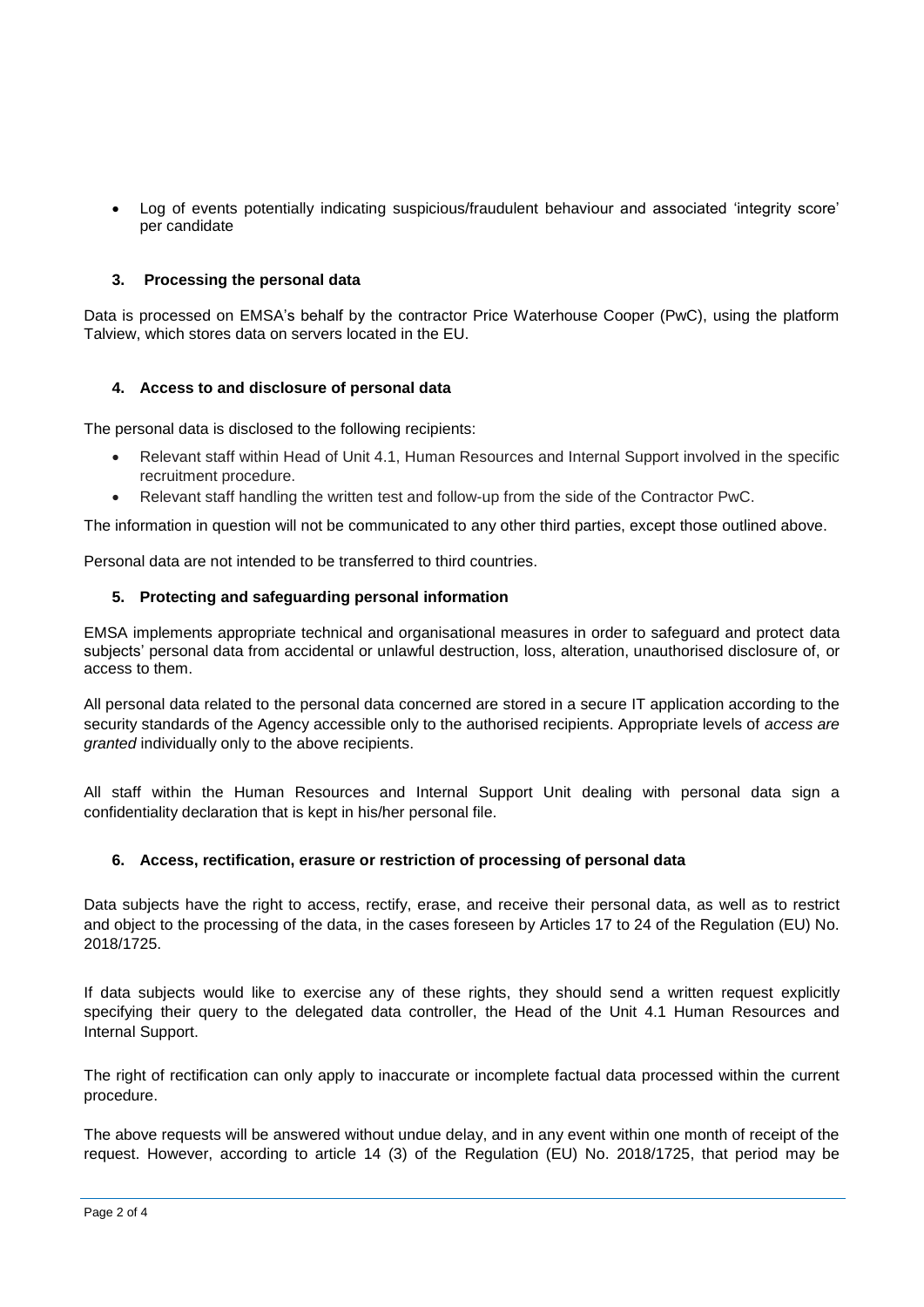extended by two further months where necessary, taking into account the complexity and number of the requests. EMSA shall inform the data subject of any such extension within one month of receipt of the request, together with the reasons for the delay.

# **7. Legal basis for Data processing**

Processing is based on Article 5 (a) of the Regulation (EU) No. 2018/1725 of the European Parliament and of the Council on the protection of individuals with regard to the processing of personal data by the Union institutions, bodies, offices and agencies and on the free movement of such data., providing that:

(a) a task carried out in the public interest or in the exercise of official authority vested in EMSA (including management and functioning of the institution).

Processing is necessary for the performance of tasks carried out in the public interest on the basis of the Article 6 and Article 15.2(e) of the Regulation (CE) n° 1406/2002 of the European Parliament and of the Council establishing a European Maritime Safety Agency (as amended).

The personal data are collected and processed in accordance with Staff Regulations of the European Union ('Staff Regulations') and the Conditions of Employment of Other Servants of the European Union ('CEOS'), laid down by Council Regulation (EEC, Euratom, ECSC) No 259/68, as amended.

# **8. Storing Personal data**

EMSA does not keep personal data longer than necessary for the purpose(s) for which that personal data is collected.

All associated data (recordings of candidates undertaking test; event logs; integrity scores; image of ID document captured during enrolment session) is erased three months after the conclusion of the selection procedure, unless it needs to be kept for a longer period in the case of a dispute over disqualification, in which case it will be retained only for as long as is necessary.

The Contractor complies with Regulation 2016/679 (GDPR) while ensuring confidentiality and anonymity of candidates, high level of data quality, as well as security in the collection, storage and processing of personal data.

# **9. Data protection points of contact**

Data subjects have the right to access and receive a copy of their data. Only if they withdraw from the selection procedure may they request for their data to be erased earlier than the regular retention period specified above. Such requests or any queries/questions that data subjects may have concerning the processing of their personal data, should be addressed to the data controller, the Head of Unit 4.1. Human Resources and Internal Support under the following mailbox: [Cristina.ROMAY-LOPEZ@emsa.europa.eu](mailto:Cristina.ROMAY-LOPEZ@emsa.europa.eu)

Any data subject may also consult EMSA Data Protection Officer at: [DPO@emsa.europa.eu](mailto:DPO@emsa.europa.eu).